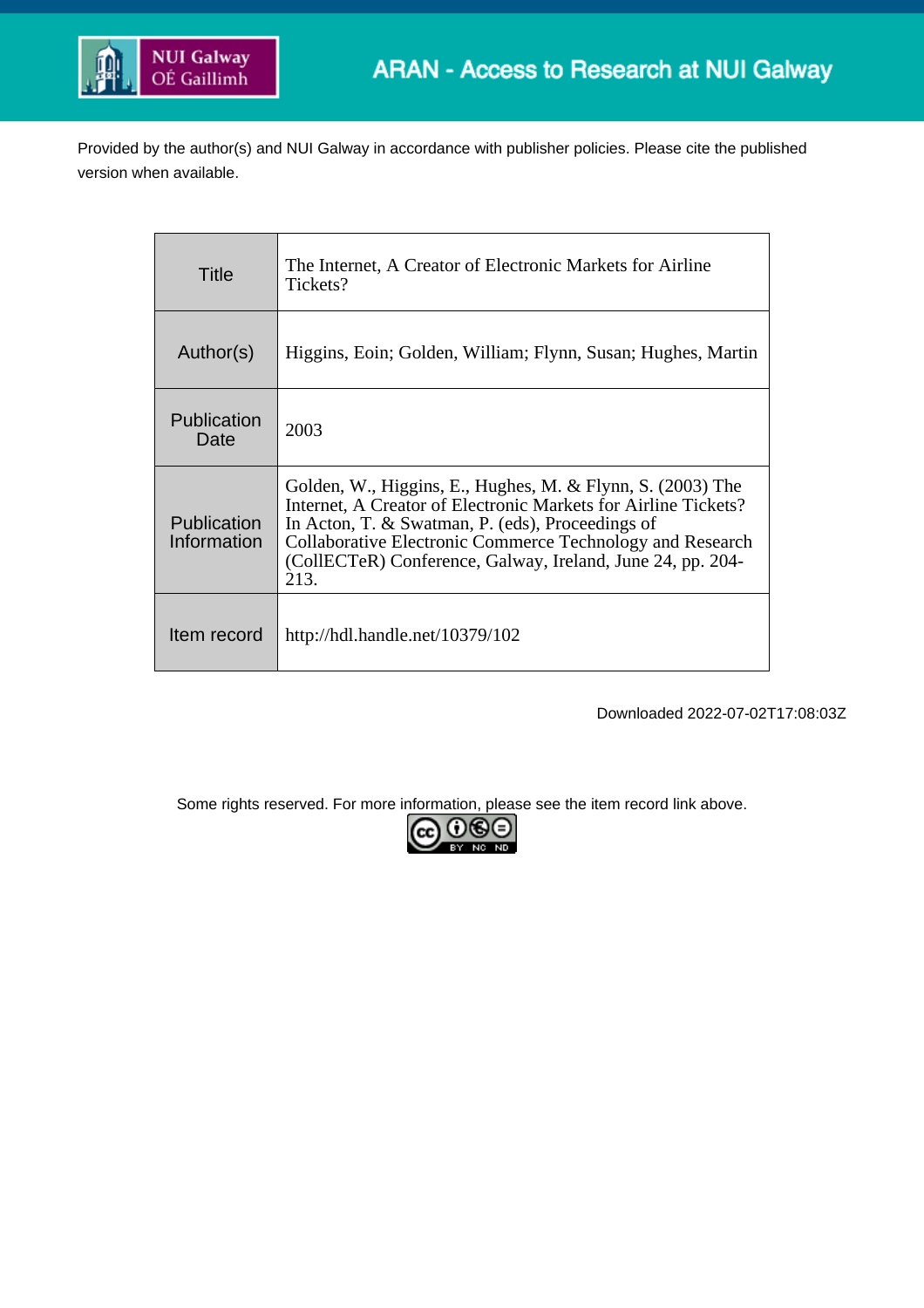# **THE INTERNET, A CREATOR OF ELECTRONIC MARKETS FOR AIRLINE TICKETS?**

William Golden

(Corresponding Author) *Department of Accountancy and Finance, National University of Ireland, Galway Tel +353 (0)91 512002 Fax +353 (0)91 750565* willie.golden@nuigalway.ie

Eoin Higgins

*Centre for Innovation and Structural Change, National University of Ireland, Galway Tel +353 (0)91 512413 Fax +353(0)91 750565* eoin.higgins@nuigalway.ie

Martin Hughes

*Department of Accountancy and Finance, National University of Ireland, Galway Tel +353 (0)91 512617 Fax +353(0)91 750565* martin.Hughes@nuigalway.ie

Susan Flynn

*Department of Accountancy and Finance, National University of Ireland, Galway Tel +353 (0)91 750301 Fax +353 (0)91 750565*

#### **ABSTRACT**

*In 1987 Malone, Yates, and Benjamin proposed that the use of information technology would alter market structures, the result of which would be more use being made of electronic markets. One of the primary examples given to support this theory in the paper is the airline industry – and in particular the advent of computer-based airline reservation systems. There is a need to re-evaluate this theory in the light of the changes that have occurred in the airline industry due to the advent of the Internet. This paper investigates how the Internet has altered the business strategies of both Ryanair and Aer Lingus. In particular, it investigates, the extent to which there is a move away from electronic markets in the form of computerised reservation systems to a sole supplier booking interface via individual company web sites. On the basis of this investigation the theory proposed by Malone et al. (Malone et al. 1987) is reassessed. The influence of information technology in facilitating a move to electronic markets is not supported. In fact the opposite is found – the Internet facilitates a move back to electronic hierarchies.*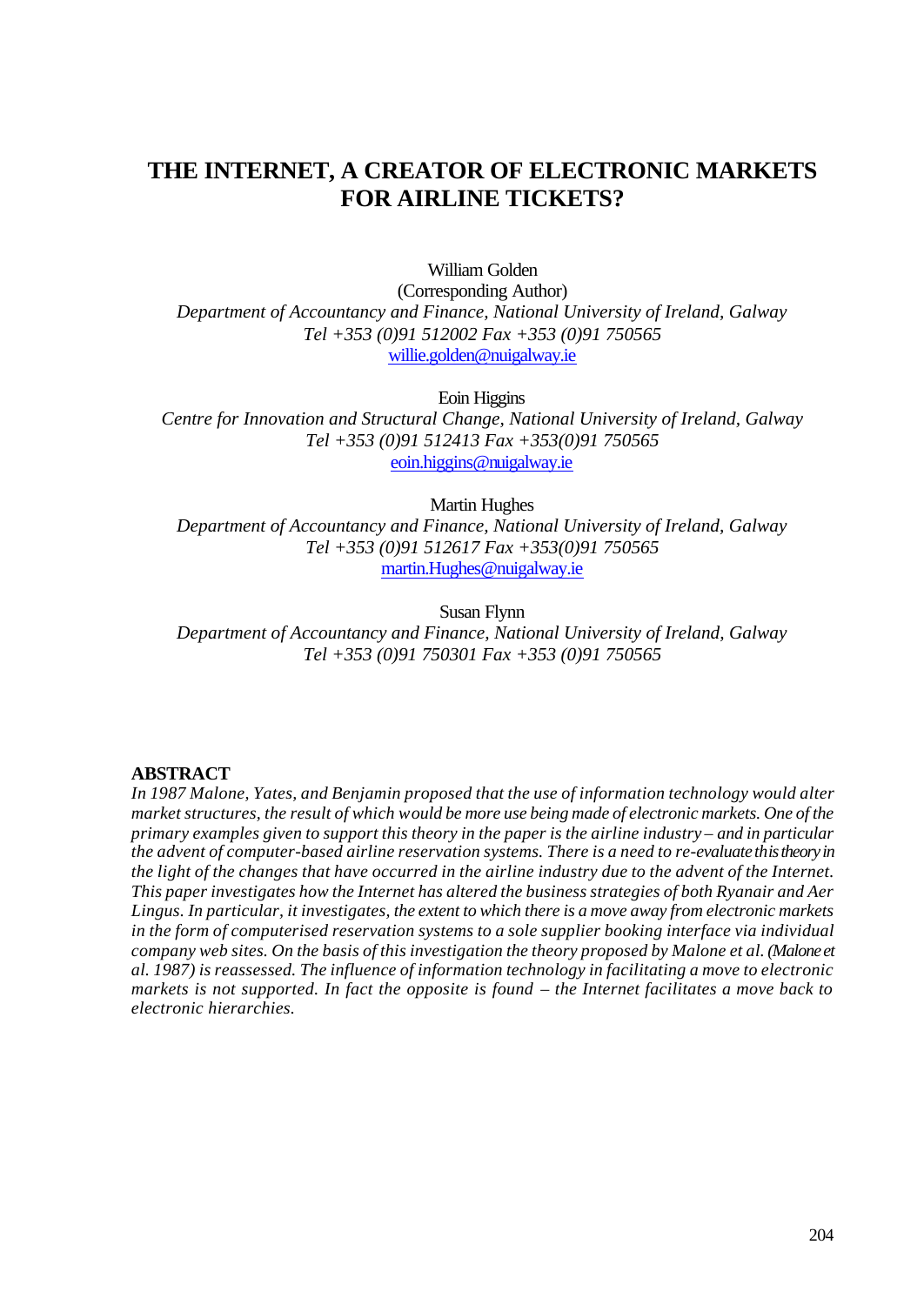#### **1. INTRODUCTION**

The co-ordination of production systems has been organised into hierarchical structures since the Industrial Age. Whenever the "make or buy" question arose, efficiency usually prompted the firm to "make", and keep every element of production within the firm's boundaries. To buy was to surrender control of production to the efficiency of the market, a potentially undesirable situation. The evolution of technology that has occurred during the current "Information Age" is challenging that traditional business dogma. Communications technologies have exposed inefficiencies in the hierarchical production model and have also made electronic market co-ordination within production systems significantly more efficient than traditional market co-ordination. Being aware of these advances Malone, Yates and Benjamin (Malone et al. 1987), proposed that information technology will serve to enhance the efficiency of co-ordinating market structures, increasing production efficiency, and providing direct benefits for the consumer in the form of lower prices that arise from the savings made due to decreasing transaction and co-ordination costs. To take advantage of these increased efficiencies, markets will need to realign. Malone, Yates and Benjamin (Malone et al. 1987), believe that this realignment will take place over a number of transitional stages, evolving from electronic hierarchies to personalised electronic markets. Also, they suggest that a noticeable consequence of such realignment would be the displacement, or disintermediation, of those providing intermediary functions in the markets (Malone et al. 1987).

Since publication of the EMH information technology has continued to evolve, and e-commerce now provides many examples of electronic markets in operation. In particular, the airline industry has attempted to utilise technology in order to cut cost and create profit, and within this industry there is ample evidence of the effects of technology implementations on the production system. With this in mind, it would appear to be an opportune moment to re-examine Malone, Yates and Benjamin's (Malone et al. 1987) proposals, within the context of the airline industry, in order to determine their validity.

To accomplish this, the paper begins with an examination of the literature related to the Electronic Market Hypotheses (EMH). The starting point for this is a brief discussion of transaction cost economics - the foundation upon which the EMH is formed. The paper then examines existing literature that has investigated the impact of IT on the airline industry in terms of its impact on market structures. Two case study airlines are then outlined. The impact that the Internet has had on these airlines is discussed; particular attention is given to the impact of the Internet on the market structures used by these airlines. Evidence is presented which indicates that there is a move towards electronic hierarchies and away from electronic markets. A consequence of this shift is a decreasing role for intermediaries, such as travel agents, in the airline travel industry

## **2. THEORETICAL BACKGROUND**

#### **2.1 EMH, Transaction and Co-Ordination Costs**

Transaction cost economics, first proposed by Coase (Coase 1937) and later expanded upon by Williamson (Williamson 1975; Williamson 1979) has long been used to explain why markets (or hierarchies) emerge. Transaction cost theory suggests that due to the higher costs associated with market transactions hierarchies (or in-house production) are often preferred over markets as an economic governance mechanism. Malone, Yates, and Benjamin's (Malone et al. 1989) Electronic Market Hypothesis (EMH) predicted a transition from electronic hierarchies to markets. One of the primary economic reasons cited for the proliferation of electronic markets is the associated reduction in transaction costs (Malone et al. 1987). Malone, Yeats and Benjamin (Malone et al. 1989) believed that as transaction costs fall, overall market activity will increase, providing an opportunity to move away from traditional sales channels toward electronic markets. Lee and Clark (Lee and Clark 1996)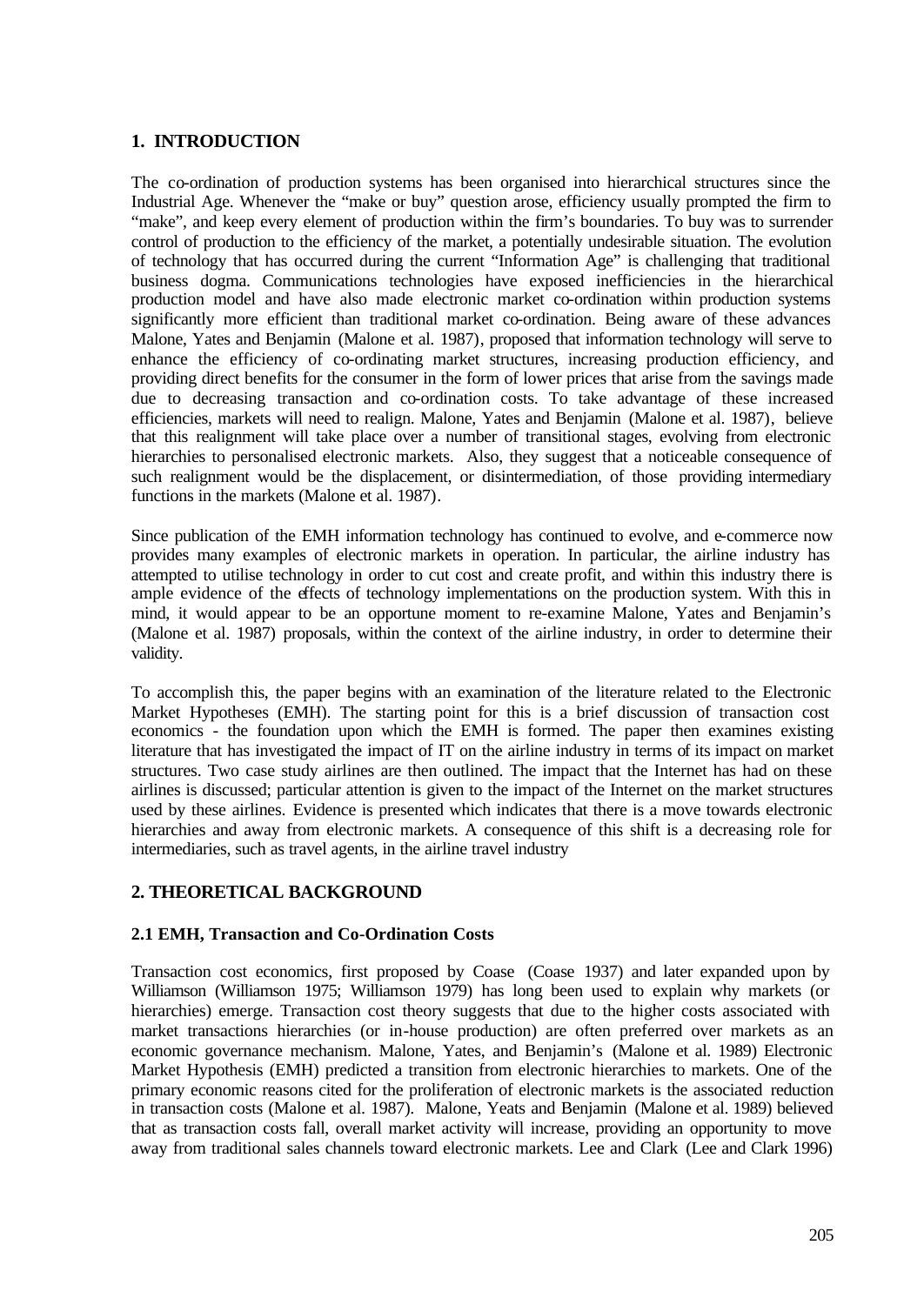agree that the reduction in transaction costs is one of the main economic reasons for the rapid growth in electronic markets.

Malone, Yates and Benjamin (Malone et al. 1987) also predicted that information technology would decrease the unit costs of co-ordination, and as a result would increase the proportion of economic activity co-ordinated by electronic markets. As the capabilities of IT continue to develop, market structures have evolved as depicted in figure 1.



**FIGURE 1 EVOLVING COVERINATE MECHANISMS** 

Airline reservation systems represent a leading exemplar of a product that has provided a clear path toward electronic markets. As required by the EMH, IT reduced the time and effort required by consumers to purchase tickets. Originally, airline tickets were sold through a simple transaction either by airline direct services or through travel agents, which were adequately compensated by the airline for their services. Two main systems, SABRE and APPOLO, owned by the leading air carriers, dominated the market. The United Airlines system, APPOLO, was established as an electronic hierarchy. The introduction of the American Airlines system, SABRE, shifted the industry to a biased market structure. Regulatory intervention eliminated most of this bias and an unbiased electronic market ensued. The advent of customer tracking technology eventually provided the ability to move the industry to a personalised market structure as hypothesised by Malone et al. (Malone et al. 1987).

Copeland and McKenney (Copeland and McKenney 1988) have traced the evolution of airline reservation systems from their development as a bid to reduce clerical costs to their classification as essential assets of each industry player. They believe that the behaviour of individual carriers had a significant impact on their respective fortunes and attribute the advantages enjoyed, by both American Airlines and United Airlines to four specific factors: scale economies, cumulative technological experience, management outlook and learning by doing.

Also, industry participants have found that technological innovations, such as online sales, dramatically reduce transaction costs (Berger, 1998). Travel lends itself well to online distribution and offers a number of advantages to the retailer beyond possible reductions in travel agents commissions. These advantages include significant savings on distribution costs through the introduction of ticketless sales and the fact that travel retailers have an important advantage over other online retailers in that they do not have to concern themselves with the logistics of delivery (Mattimoe 2000). Ticketless travel was developed in conjunction with direct sales. This idea is based on an electronic flight ticket concept, which allows for smoother procedures at check-in. Once the flight has been booked online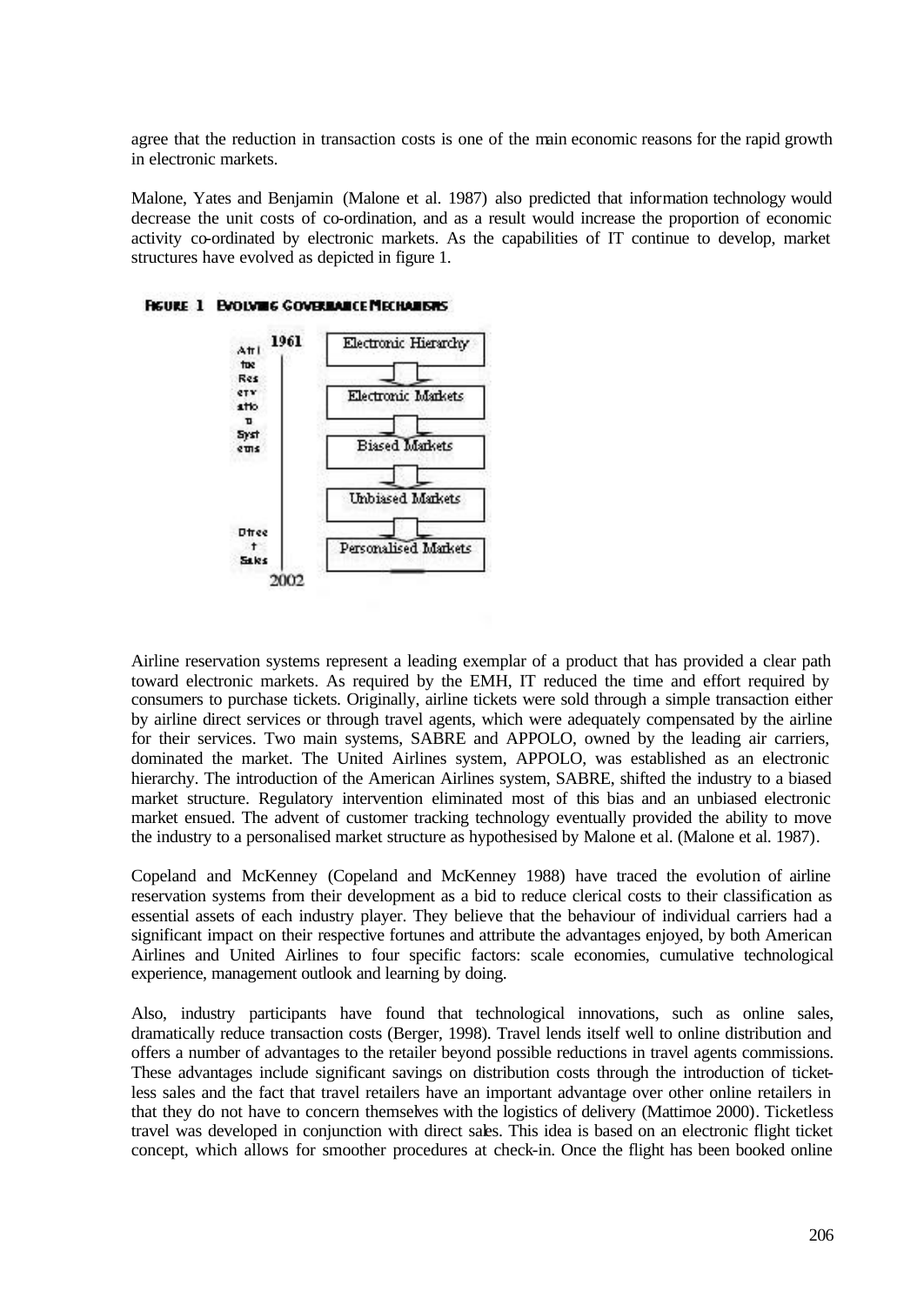the customer is sent an itinerary and receipt email, with no conventional paper ticket being issued. This email includes reference number, receipt and check-in information, with details of the flight being stored on the carrier's database. The customer simply presents this reference number at the check-in desk upon travelling(Smith 2002). Ticketless travel allows transaction to be completed in real time and has a positive impact on airline expenses, reducing paper-handling costs (Mattimoe 2000).

Daniel and Klimis (Daniel and Klimis 1999) inspected the EMH with regard to the widespread use of IT and corresponding technological advances that have taken place since the EMH was published. They examined the banking and music industries to test the hypothesis current validity. As predicted by the EMH, they found a number of biased markets in the financial services sector.

#### **2.2 Intermediation**

Malone, Yates and Benjamin (Malone et al. 1987) also proposed that the advent of electronic markets would likely displace the traditional intermediary in the value chain. Although many observers are in agreement that the traditional role of intermediary is likely to change, many see new roles emerging in their place (Bailey and Bakos 1997). Tapscott (Tapscott 1996) supports Malone, Yates and Benjamin's proposal arguing that those intermediaries operating in network environments, who only process transactions, without adding any real value, are most susceptible to disintermediation. Choudhury, Hartzel and Konsynski (Choudhury et al. 1998) also predict that electronic markets will reduce the extent of brokerage usage by buyers. The main reason cited for this reduction is the electronic brokerage effect (Malone et al. 1987). The electronic brokerage effect simply means that electronic markets have the potential to fulfil the same role as the traditional broker by electronically connecting buyers and suppliers. Similarly, Strader and Shaw (Strader and Shaw 1997) recognise that electronic markets are more useful when they bypass the need for a broker and match directly buyers and sellers. Although they moderate this statement, adding that electronic markets can also increase buyer demand, thus creating new roles for intermediaries.

Berghel (Berghel 2000) also supports disintermediation. His paper describes two types: symbiotic disintermediation, where the disintermediator adds value to transactions by connecting suppliers with customers beyond their reach, while providing customers with the products they require. The other type is predatory disintermediation, e.g. airlines where own website provides discounts unavailable on intermediary sites.

Air travel is essentially a commodity product. Low costs are considered to be the main competitive advantage in the industry (Furlong 2001). Substantial cost savings can be derived from online distribution. Call centre costs are traditionally up to four times less expensive than travel agent costs and online sales are almost half that again (Byrne 2001). The travel agency channel contributes costs totalling approximately 13% of the total fare, when broken down:

- 7.5% is attributable to agency commissions.
- 4.5% to central reservation system charges.
- The remaining 1% to the host reservation system.

By bypassing the travel agent 12% of this cost is eliminated immediately.

## **3. RESEARCH METHODOLOGY**

Given the vast amount of current information and evidence on electronic market systems, as well as the nature of the research problem, an appropriate research strategy for gathering information is indepth studies of individual electronic markets, rather than a broad-based survey.

Given the exploratory nature of the research, a single -industry evaluative case study approach was taken, as it was felt that in order to appreciate the phenomenon in question it was necessary to focus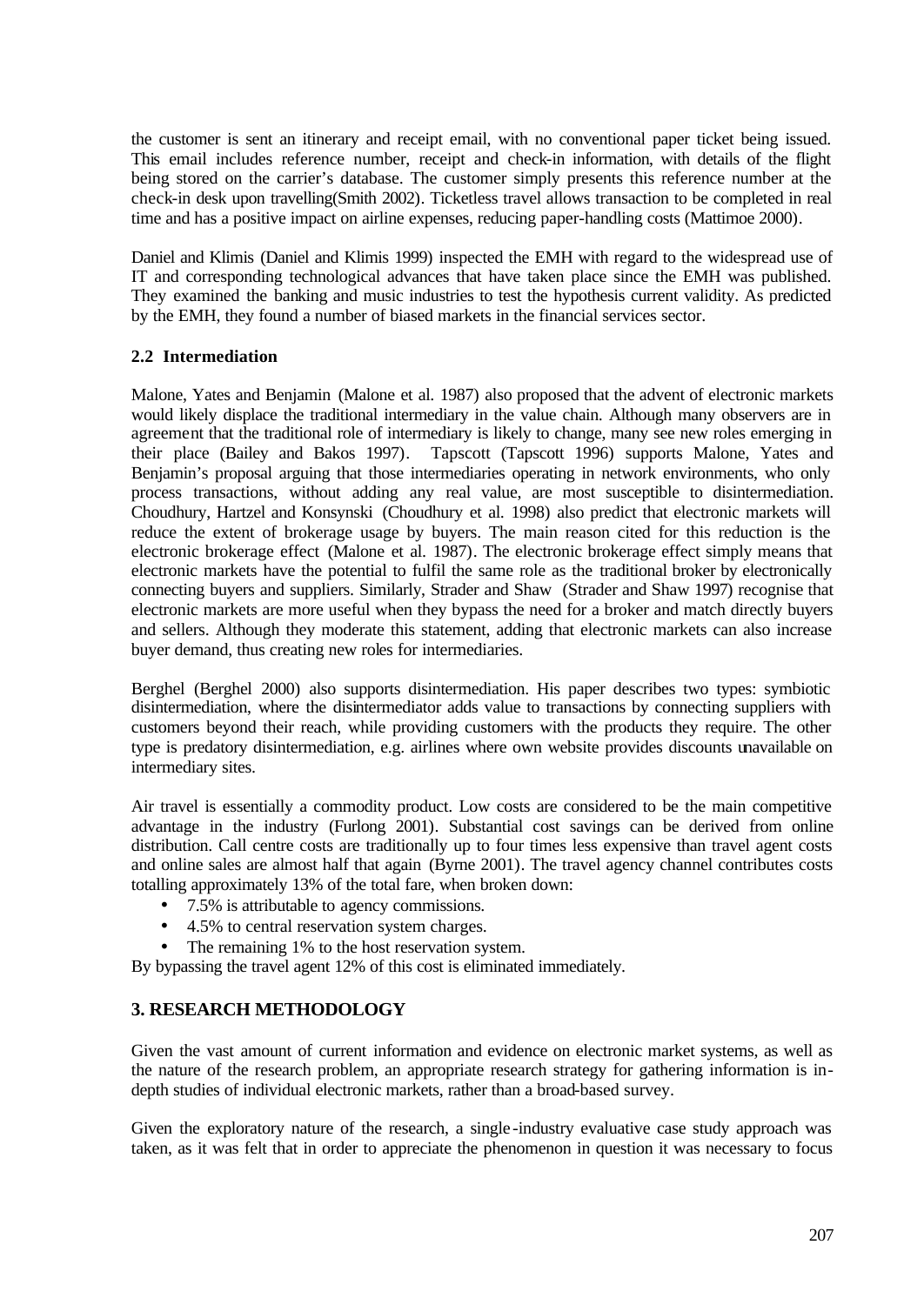on an individual industry segment. The industry chosen for this purpose was that of airline aviation, mainly due to it's early adoption of information technology in general and electronic commerce in particular.

A number of criteria were developed for inclusion in the study population. The company had to be an airline operating in the Irish airline industry (for convenience sampling), and they must have an ebusiness strategy in operation (or be in the process of adopting one).

Given the above criteria and the decision to focus exclusively on the Irish airline industry two companies were chosen as the basis of an industry specific case study:

| Company       | <b>Irish Owned</b> | IT  <br>Evolutionary<br>Strategy | E-Commerce<br>Strategy |  |
|---------------|--------------------|----------------------------------|------------------------|--|
| Ryanair       |                    |                                  |                        |  |
| Aer Lingus    |                    |                                  |                        |  |
| <b>m</b> 11 1 |                    |                                  |                        |  |

Table 1.

The investigation was conducted on the basis of secondary data gathered from a wide variety of sources. The secondary data formed the basis for comparative research with new data being compared with existing data to identify trends and deficiencies. Secondary data sources include:

Recorded data and records generated by the organisation as part of its operations, for example, company accounts.

Business information sources.

Academic literature.

Government information and reports.

This research has made extensive use of Business Travel News and Skytrax, two leading publications that extensively cover all company announcements, industry information and analyses. On-line searches were conducted using Factfinder, Lexis-Nexis, and Hoover databases. Stockbroker reports and analyses and company press releases on the companies web sites, news groups, on-line publications, relevant trade journals and newspapers, were all used to build the analysis that follows.

#### **4. CASE STUDIES**

#### **4.1 Ryanair**

With the development of their website (Ryanair.com) Ryanair economised on costs by launching a new host reservation system. This new system results in a cost reduction of 66% on the previous system, a total of 0.66% of the fare (Mattimoe 2000). Ryanair claim to be the only airline passing on those economies to the consumer, and give a guarantee that any fare booked through their web site will be cheaper than that found through any other airline or travel agent (Kennedy 2001).

Ryanair now take over ninety percent of their bookings directly through the website and through a call centre, with travel agency bookings accounting for a mere eight percent of sales. Launched in 2000, within three months the website was taking over fifty thousand bookings per week. The company offered its lowest possible airfares through their site, with fares from as little as £1 return on some of its routes. Within twelve months Ryanair.com contributed to over sixty-five percent of the company's total bookings and a sixty-six percent decline in marketing costs.

Online sales are subject to the initial nervousness of consumers. However Ryanair found that once customers migrate to online sales channels they usually stay there. Those consumers who have fears about the reliability of Internet sales use the call centre to confirm the booking. The company hopes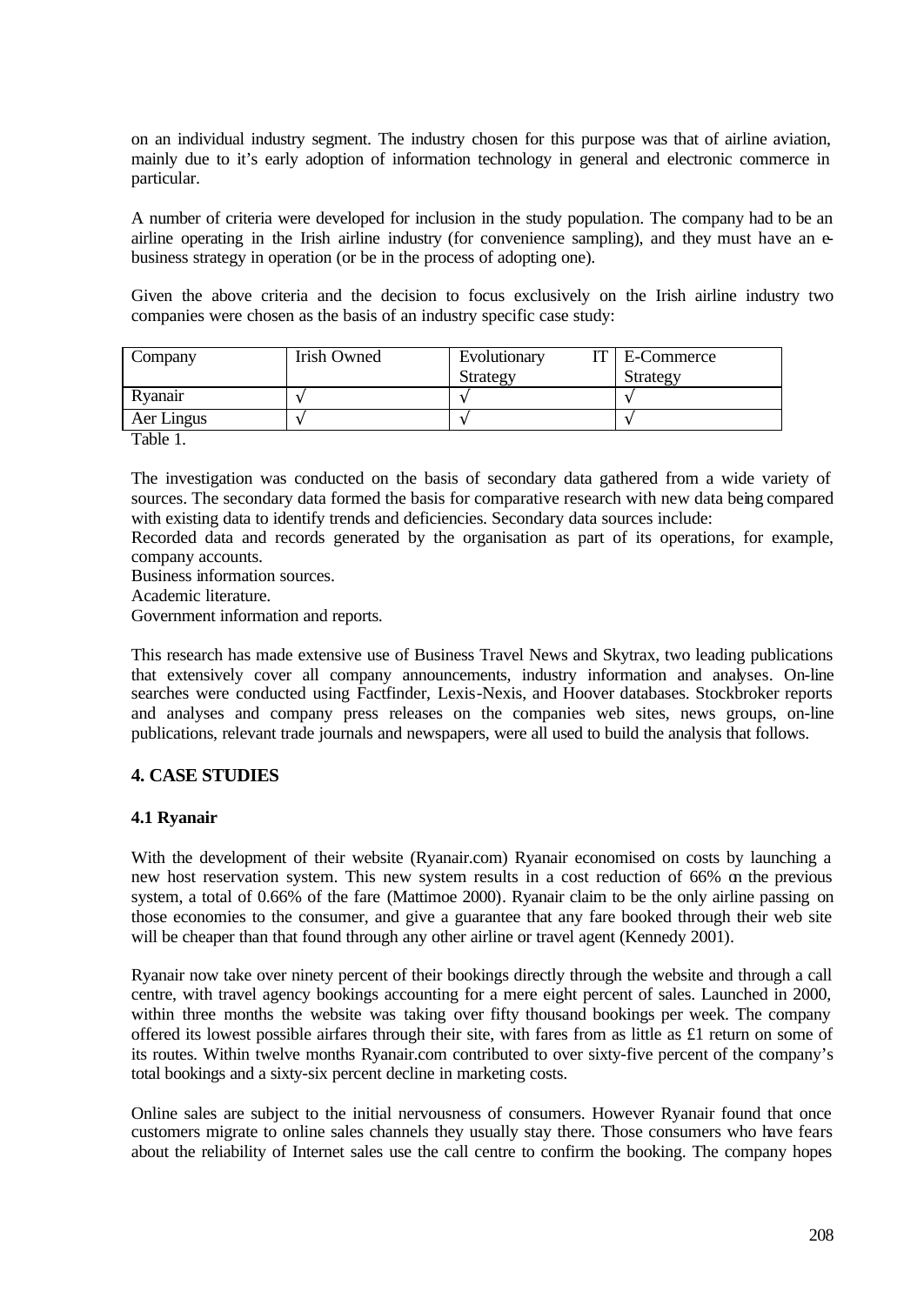that this will change as consumer confidence grows, further encouraging the impulse buyer (Sawyer 2000). With this in mind, Ryanair encouraged more passengers to buy tickets over the internet by restricting telephone bookings to last-minute sales, and, during the websites opening phase, offering consumers a £5 discount on round trip flights booked through the website (News 2000). Ryanair view air travel as becoming a commodity purchase, increasing the budget traveller population and expanding Ryanair's target market (Smith 2002). Offline, Ryanair has broadened its distribution strategy by joining Sabre. The intent is to help expand its presence in the United Kingdom, and across continental Europe.

#### **4.2 Aer Lingus**

In 2000 Aer Lingus implemented a major strategy designed to reduce the cost of distributing their services to both the travel trade and the retail consumer and to improve the quality of accessibility to their products. There are a number of aspects to this strategy including: the overhaul of the telesales operation; the restructuring of the commissions system with the travel trade, to ensure it is more cost efficient and provides an incentive for the trade to grow their business; and the introduction of an online booking engine to improve access for customers and to increase the customer base (Aer Lingus 2000). The reduction in travel agent commissions began in 2001, with the airline slashing commissions from nine to five percent.

Aer Lingus unveiled its new interactive website in 2001. Although this launch came some considerable time behind many other leading airline carriers the company believes that this delay was necessary to ensure the site enveloped the Aer Lingus ethos of value added, above and beyond that of the point-to-point carriers (Byrne 2000). Management within the airline chose to wait until they had a website capable of handling everything from leisure travel to complex international business class itineraries before releasing it (Byrne 2000). To further ensure customer satisfaction AerLingus.com was given a three-month period whereby no changes were made to the site to allow customer feedback. The resulting feedback called for shorter, sharper pages (O'Neill 2001). Aer Lingus strategy helps to differentiate themselves from their no-frills competitors and justify the price differentials within the industry, claiming that they offer more for their prices (O'Neill 2001). That the site is more feature-rich reflects Aer Lingus position as a full service carrier.

The unveiling of the interactive website allowed online booking using either price or preference schedule. Features included in the first stage of online booking are (Byrne 2001):

- Online booking of all Aer Lingus flights.
- Online booking of connecting flights in ninety US cities.
- TAB Frequent Flyer Programme registration.
- Access to frequent flyer points online.
- Online booking of connecting flights within Europe where Aer Lingus codeshare arrangements exist.

New online fares were offered which they daimed were the cheapest available from the company, offering savings of up to fifty-one percent on last years lowest rates (BizPlus 2001). The company committed itself to providing 2.5 million low fare seats during 2002. Such promotions are part of the carriers aim to generate up to sixty percent of its sales online by 2004 or 2005 (Reuters 2001).

AerLingus.com allows customers to interface with members of the Oneworld alliance. The alliance eventually aims to create an Internet-based 'world airport'. This would allow customers to log on to the website 'worldairports.com' to organise their travel. The alliance will include London Heathrow, Gatwick, and Stanstead airports in the UK, Charles de Gaulle, Orly, and Copenhagen in Europe, several airports across the United States, Melbourne in Australia, and Japan's Tokyo Narita (Reuters, 2000).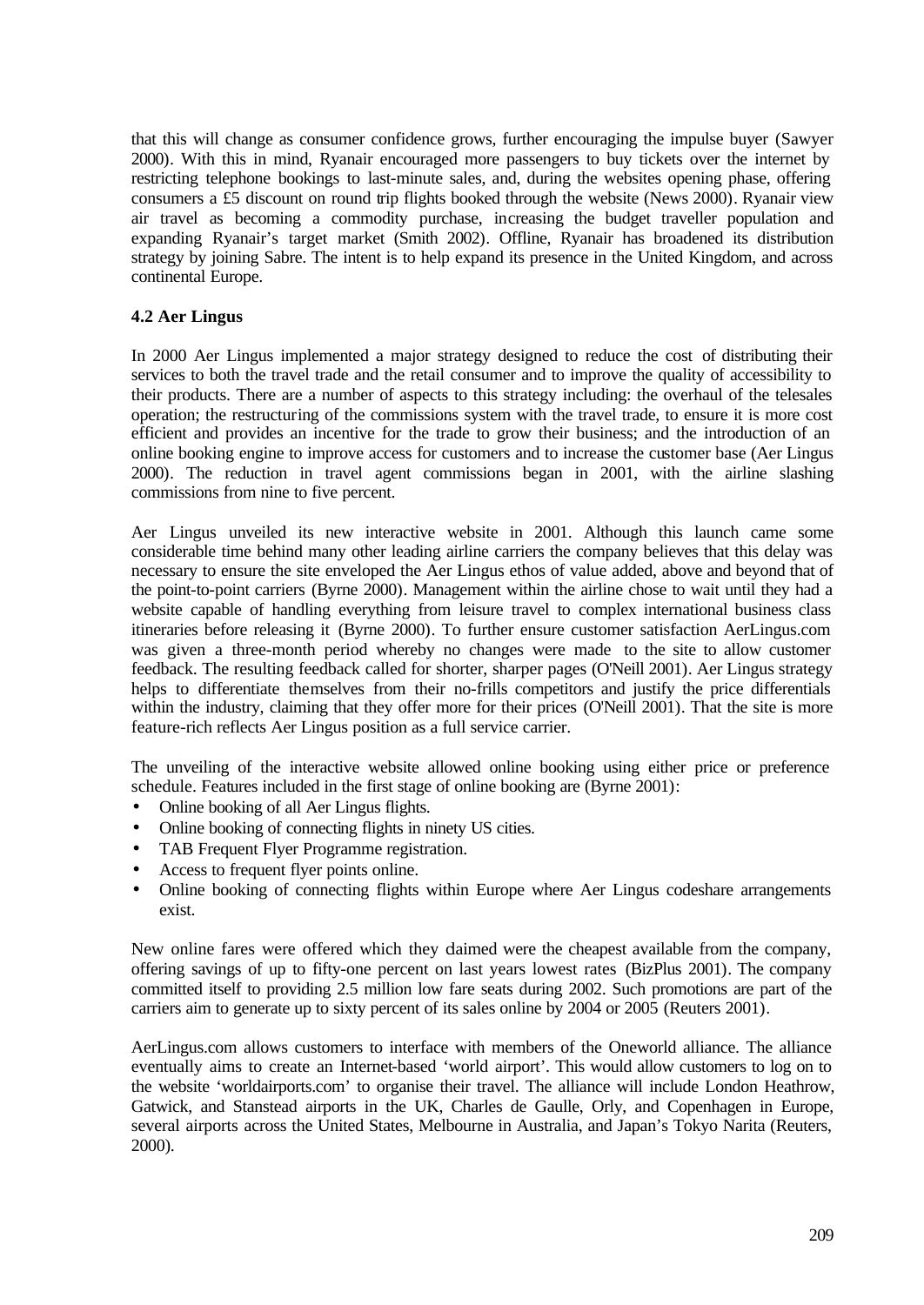### **5. DISCUSSION**

The EMH was derived on the basis of the airline industry, as it is one of the primary examples of the development of electronic markets, developing in parallel with the evolution in IT. However, the case study finds that direct sales through individual airline carriers' web sites are shifting the industry back to a hierarchical structure.

Traditionally the EMH assumes that hierarchies have inherent switching costs, thus increasing costs experienced by consumers. However, the advent of the Internet, since the publication of the EMH, allows for the introduction of electronic hierarchies without producing switching costs for consumers. The prediction that electronic hierarchies entail higher prices for consumers (Bakos 1991) is not supported in the case studies and indeed is overturned. Ryanair claim to pass savings on to the consumer and give a guarantee that any fare booked through Ryanair.com will be cheaper than that found through any other airline or travel agent. Thus, the existence of a predetermined path from hierarchy to electronic market due to IT as posited by the EMH needs to be questioned in the light of this new technology.

Malone et al's (Malone et al. 1987) prediction that consumer needs would be the large scale driving force behind the movement toward electronic markets appears inconsistent with the fact that the industry is now moving towards a hierarchical structure. Bakos (Bakos 1991) posits that electronic markets usually favour the buyer by lowering buyers search costs, thus reducing seller's market power. Consequently much of the evolution toward electronic markets is caused by consumer power. Buyers have the ability to organise this strength in business-to-business markets. In consumer markets, where sellers are highly concentrated, suppliers may possess the capability to halt the development of such markets.

Malone, Yates, and Benjamin (Malone et al. 1987) first proposed that the use of information technology would cause fundamental changes in market structure threatening the existence of traditional intermediaries. Strong support is found for this prediction in the airline industry. The advent of direct sales via the Internet is reducing the number of buyers using intermediary channels, with travel agency booking now accounting for a mere eight percent of Ryanair's sales. There is a trend within the industry by the leading airline carries to reduce travel agent commissions, from nine to five percent in many cases.

Berghel (Berghel 2000) proposed that airline reservation systems cause predatory disintermediation, in that the playing field is tilted away from travel agents and toward the airlines own product. Both Ryanair.com and AerLingus.com provide fares and perks exclusive to their online customers. The five pounds price differential implemented by Ryanair is exclusive to their online customers, as are the low fares offered by both carriers reinforcing Berghel's theory.

An increased acceptance of ticket-less travel on the part of consumers will strengthen the competitive position of airline direct services against traditional agents. The principal function of the traditional agent remains delivering the final paper ticket to the consumer. Increased acceptance of paperless tickets reduces traveller dependence on traditional agents. Currently all tickets sold through Ryanair.com are electronic. With over ninety percent of sales being made by Ryanair through direct channels and the introduction of paperless tickets by Aer Lingus, it appears that consumer confidence in ticketless travel is growing.

Tapscott (Tapscott 1996) proposes that travel agents that only process information, without adding any real value, will be most susceptible to disintermediation. Agents need to adapt their business model. The growth in direct services is increasing travel agents reliance on the value-added aspects and may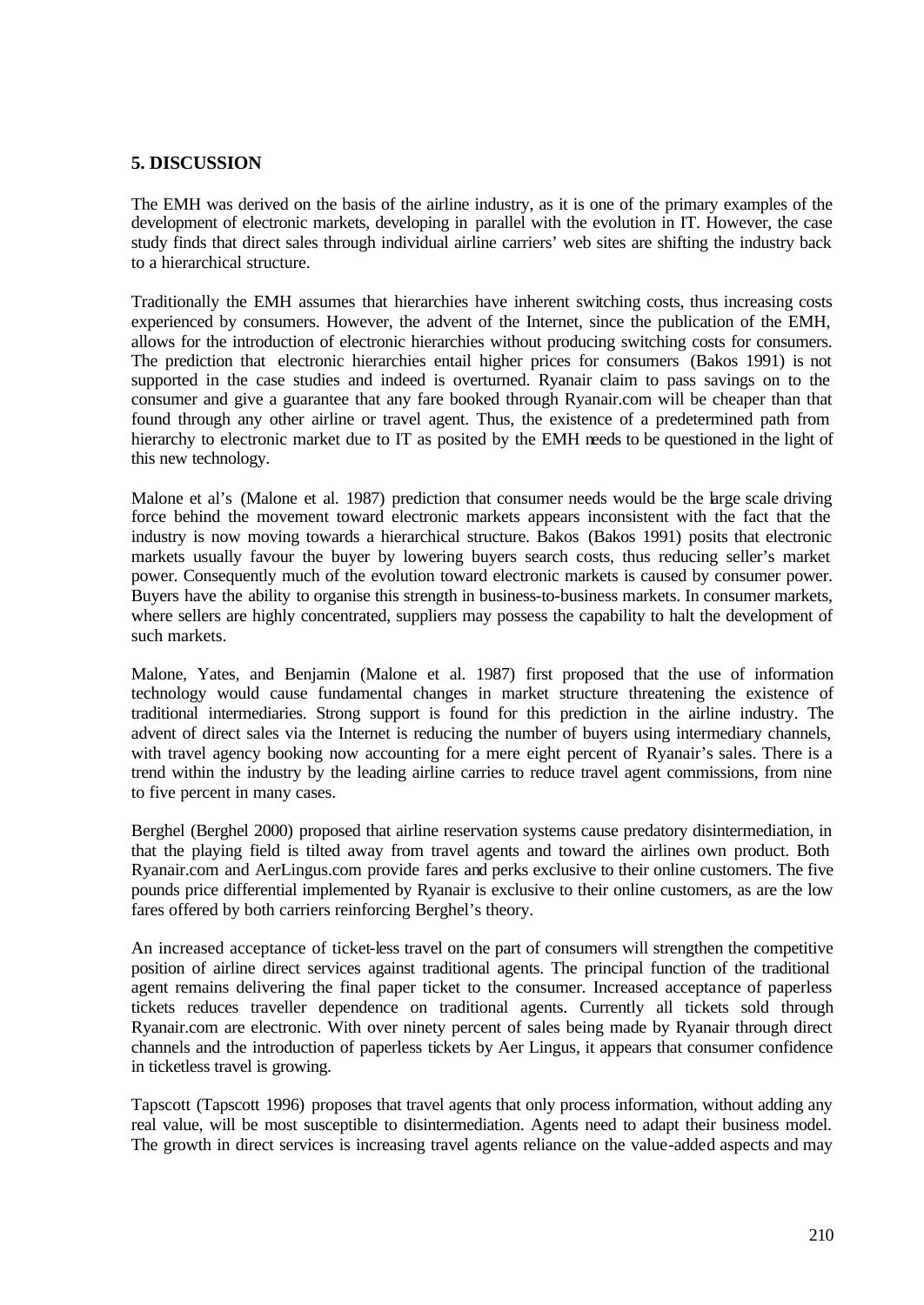provide an opportunity for reintermediation. Based upon Yin and Robey's (Yin 1984) consumer choice theory agents should look beyond selling physical goods and services to providing comprehensive product and service information, sales assistance, and valuing customer feedback post sale.

According to Malone, Yates and Benjamin (Malone et al. 1987) "A dramatic example of the shift toward electronic markets has already occurred in the airline industry. When airline reservations are made by a customer calling the airline directly….., the selling process is coordinated by the hierarchical relationship between the sales department and the rest of the firm. When airline reservations are made through a travel agent, the sale is made…..by the travel agent acting as an external selling agent for the airline. In this case, the selling process is coordinated by the market relationship between the travel agent and the airline". However, the fact that this position is now reversed, with airlines taking the majority of their bookings through their own websites, indicates that the transitions within the EMH have not continued to occur as proposed and that the position of electronic hierarchies has been reinforced.

### **6. CONCLUSION**

In this paper, we have examined the accuracy of the proposals put forward in Malone, Yates and Benjamin's Electronic Market Hypothesis (Malone et al. 1987). The EMH proposed a multi-stage evolution in market structure from electronic hierarchy to personalized markets based upon successively lower transaction costs at each stage of evolution. It also proposed that the roles of traditional intermediaries would disappear with the increasing adoption of electronic markets.

The paper compared both these proposals with evidence gathered from a single industry dual case analysis of the Irish airline industry. This case study took as subjects, both Ryanair and Aer Lingus. Having examined the effects of information technology on both firm's business strategies and operational procedures little evidence was found to support the evolution of markets as proposed in the EMH. Admittedly, there was some historical evidence of the evolutionary stages mentioned, but both case studies clearly showed that the application of information technology – in particular the Internet has not resulted in any kind of electronic market, rather instead a more efficient and effective electronic hierarchy has emerged.

With respect to the proposal in intermediation, we found clear evidence to support this theory within the airline industry. Electronic markets and hierarchies were seen to make the roles of traditional intermediaries redundant, though it has been suggested that intermediaries in the airline industry can still exist by adapting their business model towards more value-added aspects of the product.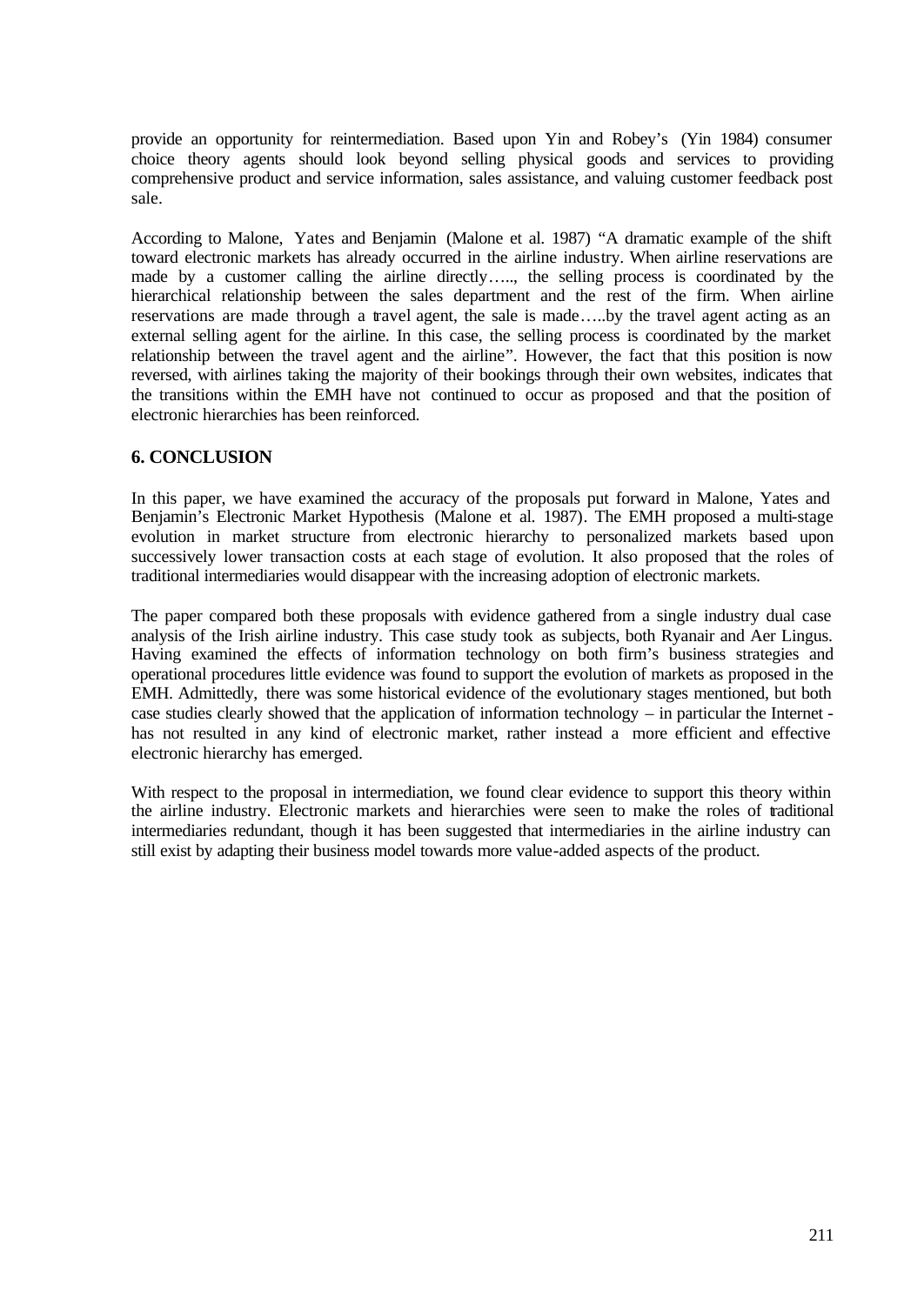#### **REFERENCES**

Aer Lingus, (2000). Annual Report and Consolidated Accounts. Dublin.

Bailey, J. P. and Y. Bakos (1997). "An exploratory study of the emerging role of electronic intermediaries." International Journal of Electronic Commerce 1(3): 7-20.

Bakos, J. Y. (1991). "Information Links and Electronic Marketplaces: The Role of Interorganizational Information Systems in Vertical Markets." Journal of Management Information Systems 8(2): 31-52. Berghel, H. (2000). "Digital Village: Predatory Disintermediation." Communications of the ACM 43(5).

BizPlus (2001). Aer Lingus Flies Cut-Price Through The Net. BizPlus.

Byrne, G. (2000). Airlines Go Online. Business Plus.

Byrne, N. (2001). No Frills Man Flying Above the Storm. The Observer. London.

Choudhury, V. et al. (1998). "Uses and consequences of electronic markets: An empirical investigation in the aircraft parts industry." MIS Quarterly 22(4): 471-507.

Coase, R. H. (1937). "The Nature of the Firm." Economica N.S 4: 386-261.

Copeland, D. C. and J. L. McKenney (1988). "Airline Reservations Systems: Lessons From History." MIS Quarterly September: 353-370.

Daniel, E. and G. M. Klimis (1999). "The impact of electronic commerce on market structure: an evaluation of the electronic market hypothesis." European Management Journal 17(3): 318-325.

Furlong, S. (2001). Ryanair Flying above the Turmoil. Morning Note, Davy's Stockbrokers. Kennedy, J. (2001). "Ryanair.com: How the Web Was Won." B2B.

Lee, H. G. and T. Clark (1996). "Impacts of Electronic MarketpLace on Transaction Cost and Market Structure." International Journal of Electronic Commerce 1(1): 127-149.

Malone, T. W. et al. (1989). "The Logic of Electronic Markets." Harvard Business Review(May-June, 1989): 166-170.

Malone, T. W. et al. (1987). "Electronic Markets and Electronic Hierarchies." Communications of the ACM 30(6): 484-497.

Mattimoe, J. (2000). Ryanair.com Ryanair Flying on Exciting Internet Strategy. Dublin, Merrion Stockbrokers.

News, R. (2000). IR£25 off on-line Bookings @ Ryanair.com. News updates.

O'Neill, M. (2001). Ryanair Profits Up Due To Ryanair.com. ElectricNews.net.

O'Neill, T. M. (2001). Online Airfares Battle. Aviation Upheaval. Sunday Business Post. Dublin.

Reuters (2001). Aiming for 60% of Sales on Net. The Irish Times. Dublin.